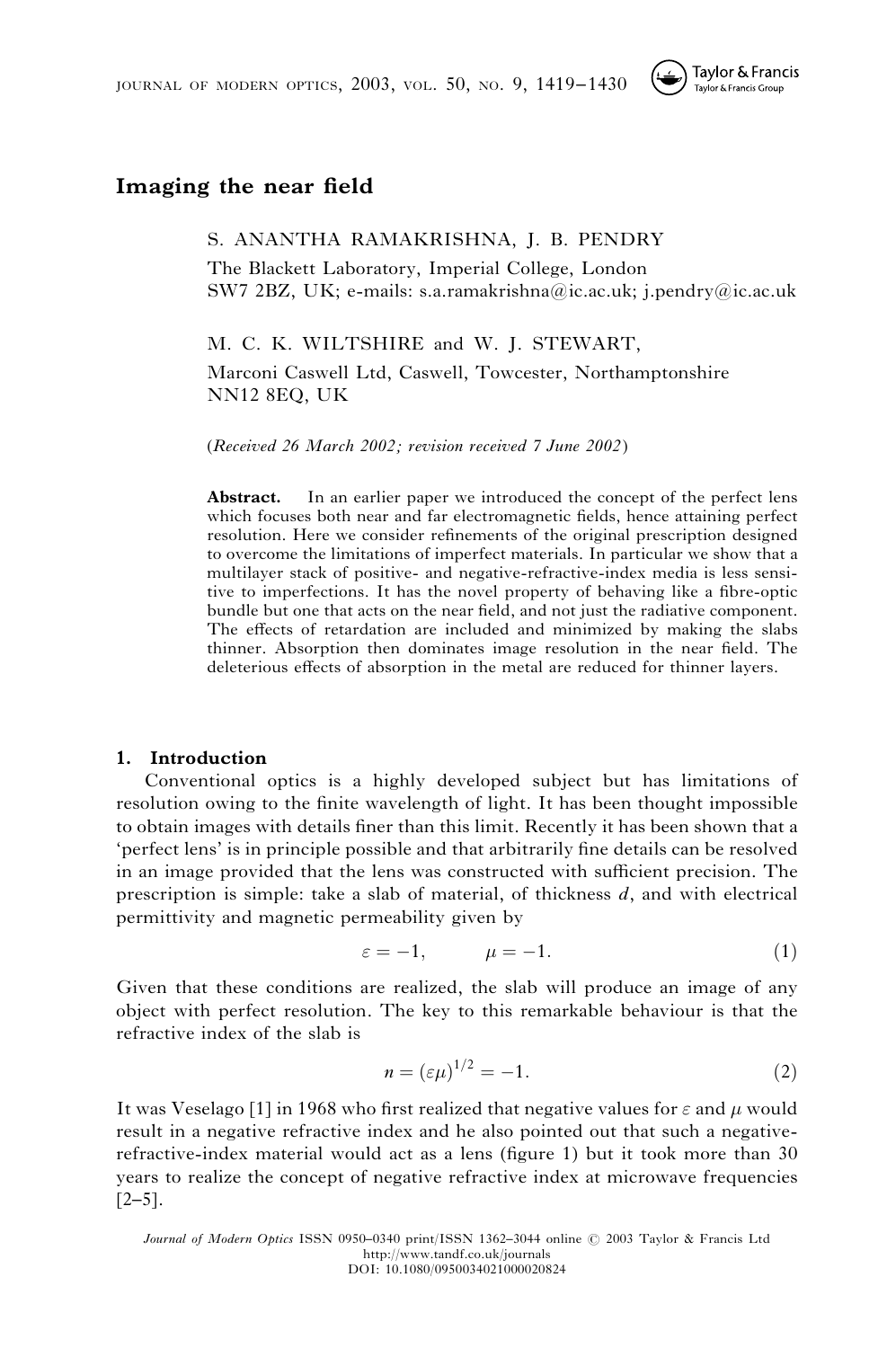

Figure 1. A negative-refractive-index medium bends light to a negative angle relative to the surface normal. Light formerly diverging from a point source is set in reverse and converges back to a point. Released from the medium the light reaches a focus for a second time outside the medium.

It was only in recent times [6] that the lens's remarkable property of perfect resolution was noted. For the first time there is the possibility of manipulating the near field to form an image. The physics of a negative refractive index has caught the imagination of the physics community as evidenced by the publications in the past 2 years [4–15].

Although the conditions for a perfect lens are simple enough to specify, realizing them is in practice rather difficult. There are two main obstacles. Firstly, the condition of negative values for  $\varepsilon$  and  $\mu$  also implies that these quantities depend very sensitively on frequency so that the ideal condition can only be realized at a single carefully selected frequency. Secondly, it is very important that absorption, which shows up as a positive imaginary component of  $\varepsilon$  or  $\mu$ , is kept to a very small value. Resolution of the lens degrades rapidly with increasing absorption. It is the objective of this paper to explore how the effects of absorption can be minimized.

Let us probe a little deeper into the operation of the perfect lens. Any object is visible because it emits or scatters electromagnetic radiation. The problem of imaging is concerned with reproducing the electromagnetic field distribution of objects in a two-dimensional (2D) plane in the 2D image plane. The electromagnetic field in free space emitted or scattered by a 2D object  $(x-y)$  plane) can be conveniently decomposed into the Fourier components  $k_x$  and  $k_y$  and polarization defined by  $\sigma$ :

$$
E(x, y, z; t) = \sum_{k_x, k_y, \sigma} E_{\sigma}(k_x, k_y, k_z) \exp[i(k_x x + k_y y + k_z z - \omega t)],
$$
\n(3)

where the source is assumed to be monochromatic at frequency  $\omega$ ,  $k_x^2 + k_y^2 + k_z^2 = \omega^2/c^2$  and c is the speed of light in freespace. Obviously, when we move out of the object plane, the amplitude of each Fourier component changes (note the z dependence) and the image becomes blurred. The electromagnetic field consists of a radiative component of propagating modes with real  $k<sub>x</sub>$ , and a nearfield component of non-propagating modes with imaginary  $k<sub>z</sub>$  whose amplitudes decay exponentially with distance from the source. Provided that  $k_z$  is real,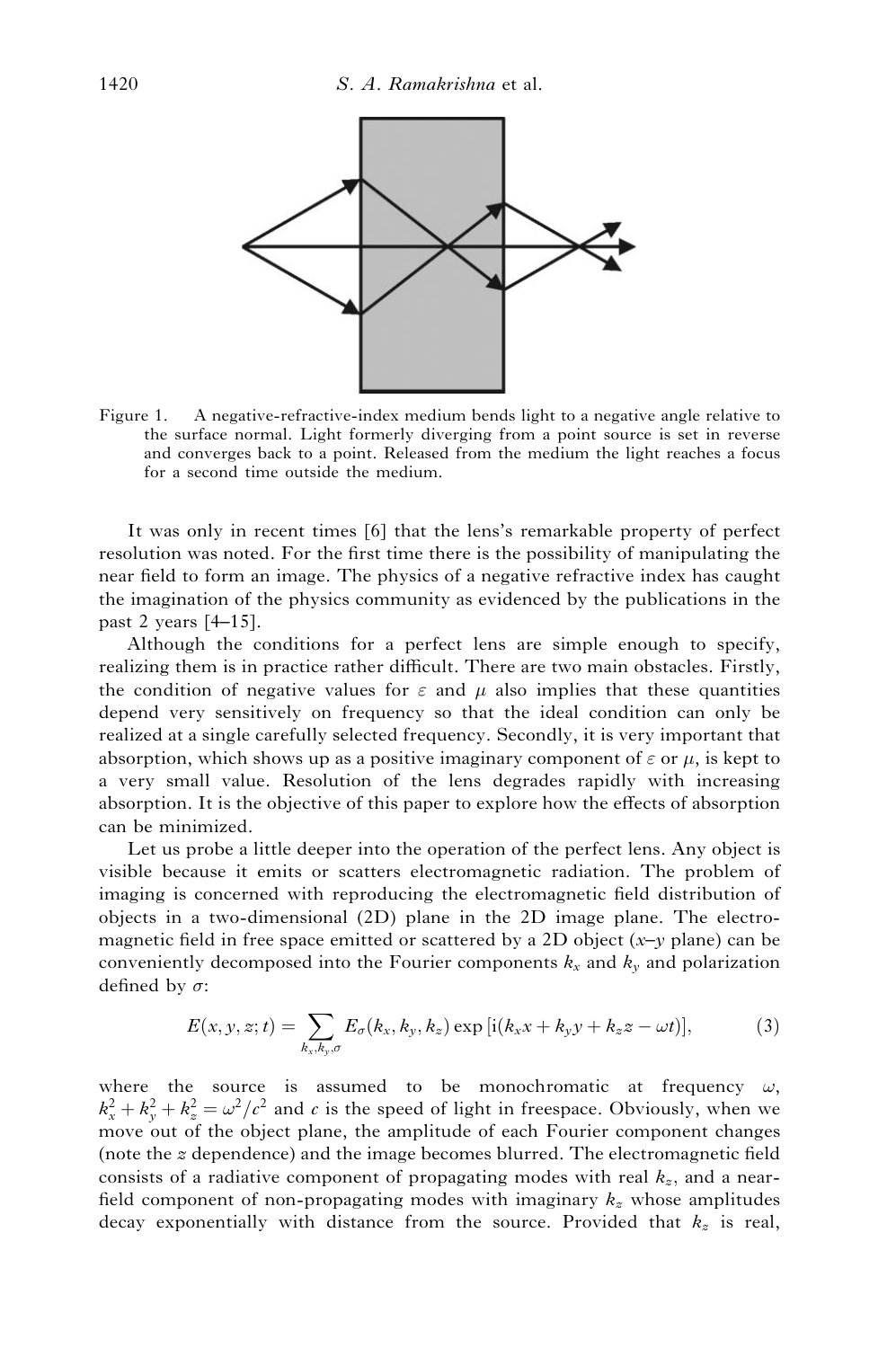$\omega^2/c^2 > k_x^2 + k_y^2$ , it is only the phase that changes with z and a conventional lens is designed to correct for this phase change. The evanescent near-field modes are the high-frequency Fourier components describing the finest details in the object and to restore their amplitudes in the image plane requires amplification, which is of course beyond the power of a conventional lens and hence the limitations to resolution (figure 2).

Thus the perfect lens performs the dual function of correcting the phase of the radiative components as well as amplifying the near-field components, bringing them both together to make a perfect image, thereby eliminating the diffraction limit on the image resolution. In general the conditions under which this perfect imaging occurs are

$$
\varepsilon_- = -\varepsilon_+, \qquad \mu_- = -\mu_+, \tag{4}
$$

where  $\varepsilon$  and  $\mu$  are the dielectric permittivity and magnetic permeability respectively of the negative refractive material slab, and  $\varepsilon_+$  and  $\mu_+$  are the dielectric permittivity and magnetic permeability respectively of the surrounding medium.

An important simplification of these conditions can occur in the case when all length scales are much less than the wavelength of light. Under these circumstances, electric and magnetic fields decouple: the P-polarized component of light becomes mainly electric in nature, and the S-polarized component mainly magnetic. Therefore in the case of P-polarized light we need only require that  $\varepsilon = -1$ , and the value of  $\mu$  is almost irrelevant. This is a welcome relaxation of the requirements especially at optical frequencies where many materials have a negative values for  $\varepsilon$  but show no magnetic activity. We shall concentrate our investigations on these extreme near field conditions and confine our attention to P-polarized light.

In section 2, we investigate the properties of a layered structure consisting of extremely thin slabs of silver and show that layered structures are less susceptible to the degrading effects of absorption than are single-element lenses. In section 3,



Figure 2. The near-field component of an object needs to be amplified before it can make its contribution to an image. This can be done by resonantly exciting surface plasmons on the right-hand surface. The condition  $n = -1$  ensures existence of surface plasmon modes at the operating frequency.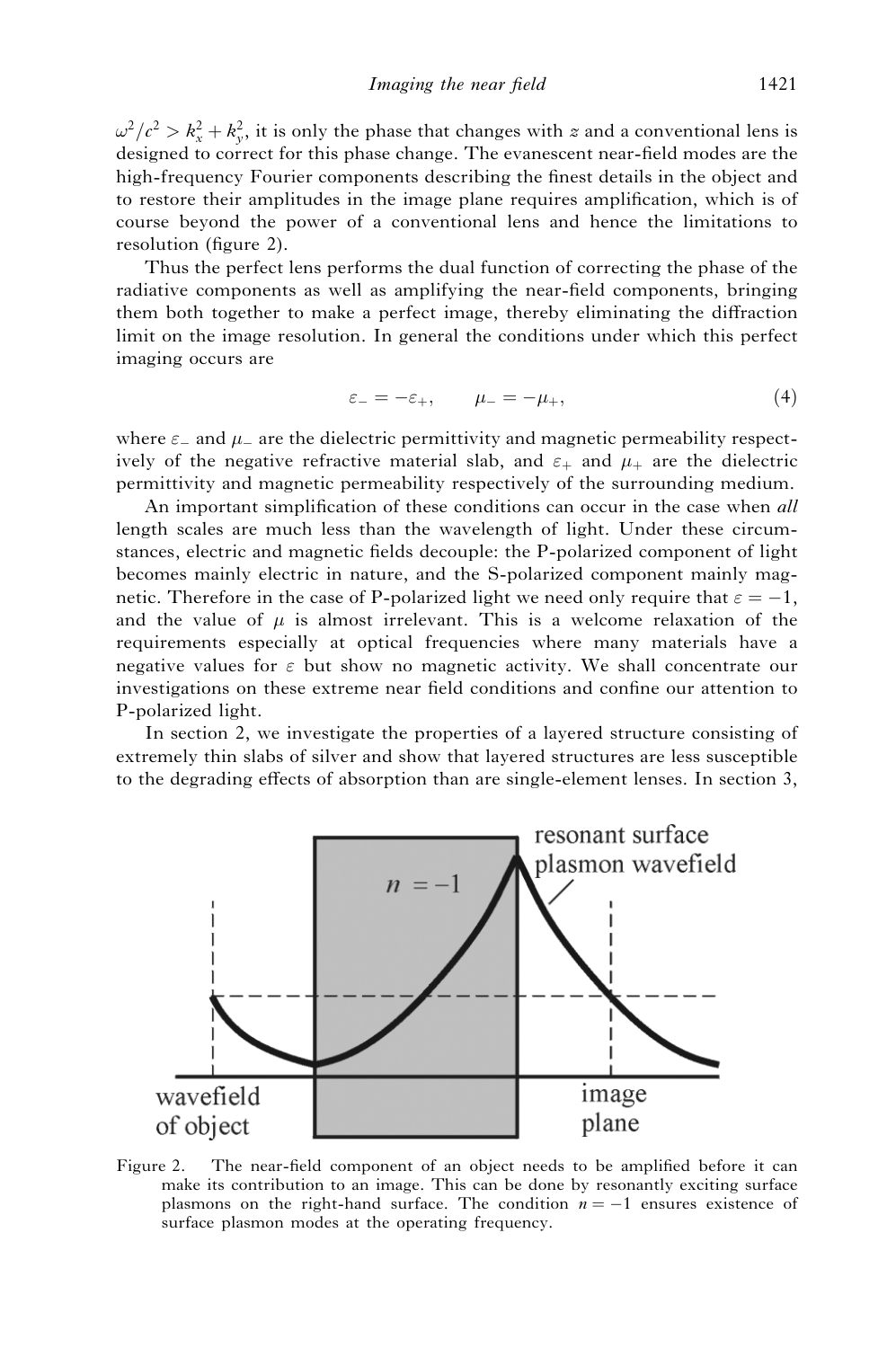we present some detailed calculations of how the multilayer lens transmits the individual Fourier components of the image.

#### 2. The layered perfect lens, an unusual effective medium

Reference to figure 2 shows that extremely large amplitudes of the electric field occur within the lens when the near field is being amplified. This is especially true for the high-frequency Fourier components which give the highest resolution to the image. Unless the lens is very close to the ideal lossless structure, these large fields will result in dissipation which will stop the amplifying effect. However, there is a way to restructure the lens to ameliorate the effects of dissipation. We observe that in the ideal lossless case we can perfectly well divide the lens into separate layers, each making its contribution to the amplification process (Shamomina et al. have made a similar observation and Zhang and Fu [15] have considered a similar system [15]). Provided that the total length of vacuum between the object and image is equal to the total length of lens material, the lens will still work and produce a perfect image. However, this subdivision of the lens makes a large difference as to how the lens performs when it is less than ideal and absorption is present. The point is that, by distribution of the amplification, the fields never grow to the extreme values that they do when the lens is a single slab and therefore the dissipation will be much less. Figure 3 illustrates this point.

First let us estimate the resolution of a lens constituted as a single slab. According to our original calculations [6] in the near-field limit, the transmission coefficient through the lens for each Fourier component is

$$
\frac{\exp\left[-2\left(k_x^2 + k_y^2\right)^{1/2} d\right]}{\frac{1}{4}\left(\varepsilon_{-}^{\prime\prime}\right)^2 + \exp\left[-2\left(k_x^2 + k_y^2 d\right)^{1/2}\right]},\tag{5}
$$

where

$$
\varepsilon_- = \varepsilon_-' + i\varepsilon_-''.
$$



Figure 3. Schematic diagram of the field distribution for an incident evanescent wave on a layered perfect lens, when the original lens is cut into three pieces placed symmetrically between object and image.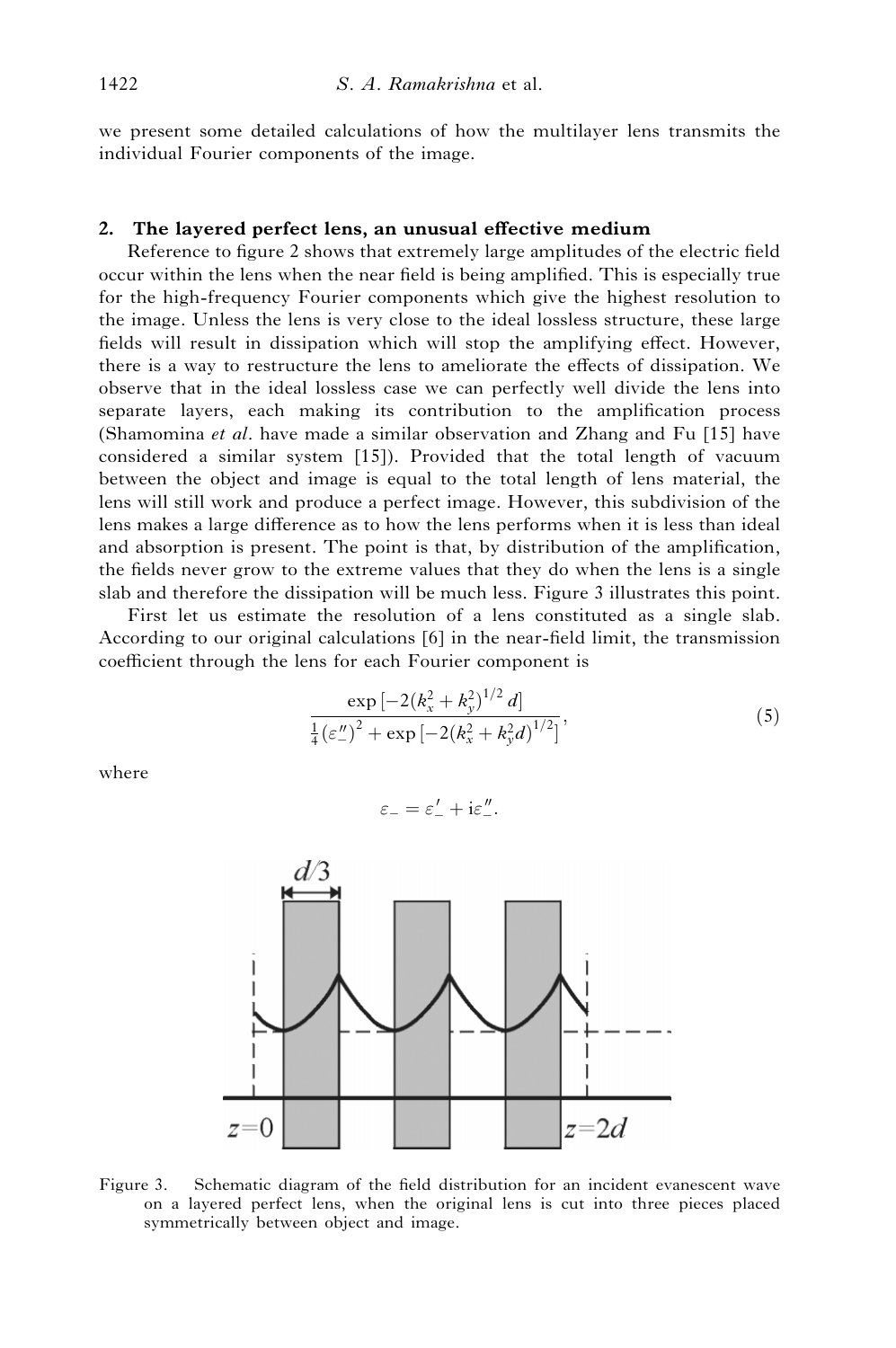Obviously when

$$
(k_x^2 + k_y^2)^{1/2} d < \ln\left(\frac{\varepsilon_{\perp}^{\prime\prime}}{2}\right),\tag{6}
$$

the lens' power to amplify begins to fall away. Fourier components of higher spatial frequency do not contribute and hence the resolution is limited to

$$
\Delta = \frac{2\pi d}{\ln\left(\varepsilon \frac{n}{2}\right)}.\tag{7}
$$

The easiest way to investigate the properties of a layered system is to recognize that, provided that the slices are thin enough, it will behave as an effective anisotropic medium whose properties we calculate as follows (figure 4). Applying a uniform displacement field  $D$  perpendicular to the slices gives electric fields of  $\epsilon_0^{-1} \epsilon_+^{-1} D$  and  $\epsilon_0^{-1} \epsilon_-^{-1} D$  in the positive dielectric medium and in the negative material of the lens respectively. Therefore the average electric field is given by

$$
\langle E \rangle = \frac{1}{2} (\varepsilon_0^{-1} \varepsilon_+^{-1} D + \varepsilon_0^{-1} \varepsilon_-^{-1} D) = \varepsilon_0^{-1} \varepsilon_z^{-1} D,\tag{8}
$$

where

$$
\varepsilon_z^{-1} = \frac{1}{2} (\varepsilon_+^{-1} + \varepsilon_-^{-1}),\tag{9}
$$

is the effective dielectric function for fields acting along the  $z$  axis. By considering an electric field along the x axis we arrive at

$$
\varepsilon_x = \frac{1}{2} (\varepsilon_+ + \varepsilon_-), \tag{10}
$$

where  $\varepsilon_x$  is the effective dielectric function for fields acting along the x axis. We have assumed for simplicity that the thicknesses of all material components are the same, but it is also possible to have unequal thicknesses. Now under the perfect lens conditions,  $\varepsilon_- = -\varepsilon_+$ , we have

$$
\varepsilon_z \to \infty, \quad \varepsilon_x \to 0. \tag{11}
$$



Figure 4. In the extreme we can cut the lens into very many thin slices so that we reduce the effects of absorption as much as possible. In the limit of infinitesimal slices the ensemble can be treated as an effective medium with an anisotropic dielectric function.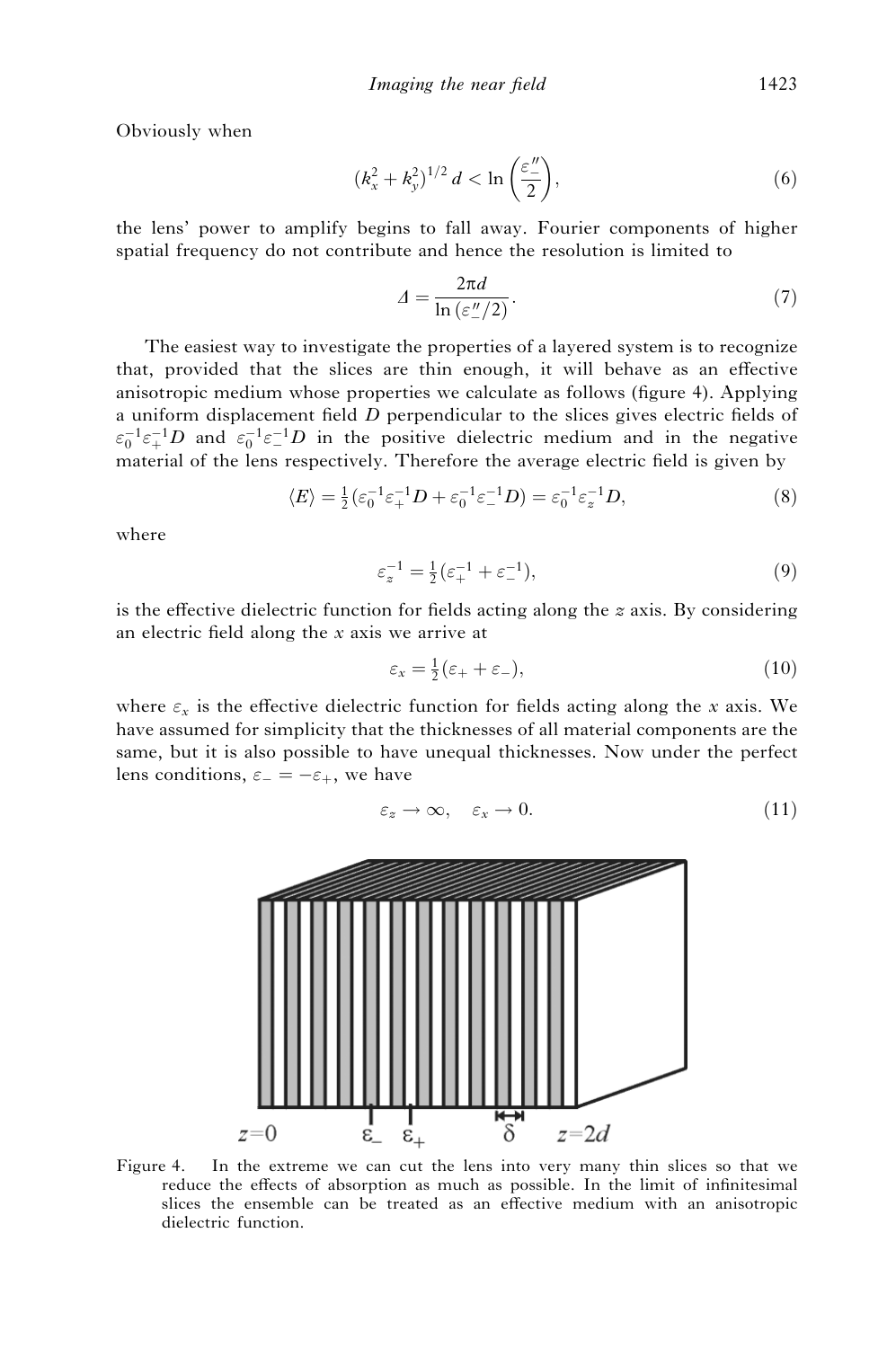Thus the stack of alternating extremely thin layers of negative- and positiverefractive-index media in the limiting case when the layer thickness goes to zero behaves as a highly anisotropic medium.

Radiation propagates in an anisotropic medium with the following dispersion:

$$
\frac{k_x^2 + k_y^2}{\varepsilon_x} + \frac{k_z^2}{\varepsilon_x} = \frac{\omega^2}{c^2},\tag{12}
$$

and hence for the perfect lens conditions it is always true that

$$
k_z = 0.\t\t(13)
$$

Each Fourier component of the image passes through this unusual medium without change in phase or attenuation. It is as if the front and back surfaces of the medium were in immediate contact.

Here we have a close analogy with an optical fibre bundle where each fibre corresponds to a pixel and copies the amplitude of the object pixels to the image pixels without attenuation and with the same phase change for each pixel, preserving optical coherence. Our layered system performs exactly the same function with the refinement that in principle the pixels are infinitely small, and the phase change is zero. In figure 5 we illustrate this point with an equivalent system: an array of infinitely conducting wires embedded in a medium where  $\varepsilon = 0$ . In the latter case it is more obvious that an image propagates through the system without distortion.Indeed in the trivial zero frequency limit the system simply connects object to image point by point.

Returning to our point that the layered system reduces the effect of absorption, we estimate the transmission for P-polarized light through such a system in the near-field limit as

$$
T_{\rm P} \approx \frac{1}{\cos\left[(i/2)\varepsilon_{-}^{\prime\prime}k_{x}2d\right] + \frac{1}{2}(\varepsilon_{+} + \varepsilon_{+}^{-1})\sin\left[(i/2)\varepsilon_{-}^{\prime\prime}k_{x}2d\right]}.
$$
 (14)

Evidently, for small values of  $k_x$ , the transmission coefficient is unity and these Fourier components contribute perfectly to the image but, for large values of  $k_x$ , transmission is reduced. We estimate the resolution limit to be



Figure 5. An array of very closely spaced infinitely conducting wires, embedded in a medium where  $\varepsilon = 0$ , behaves in the same manner as the stack of very thin sheets shown in figure 4.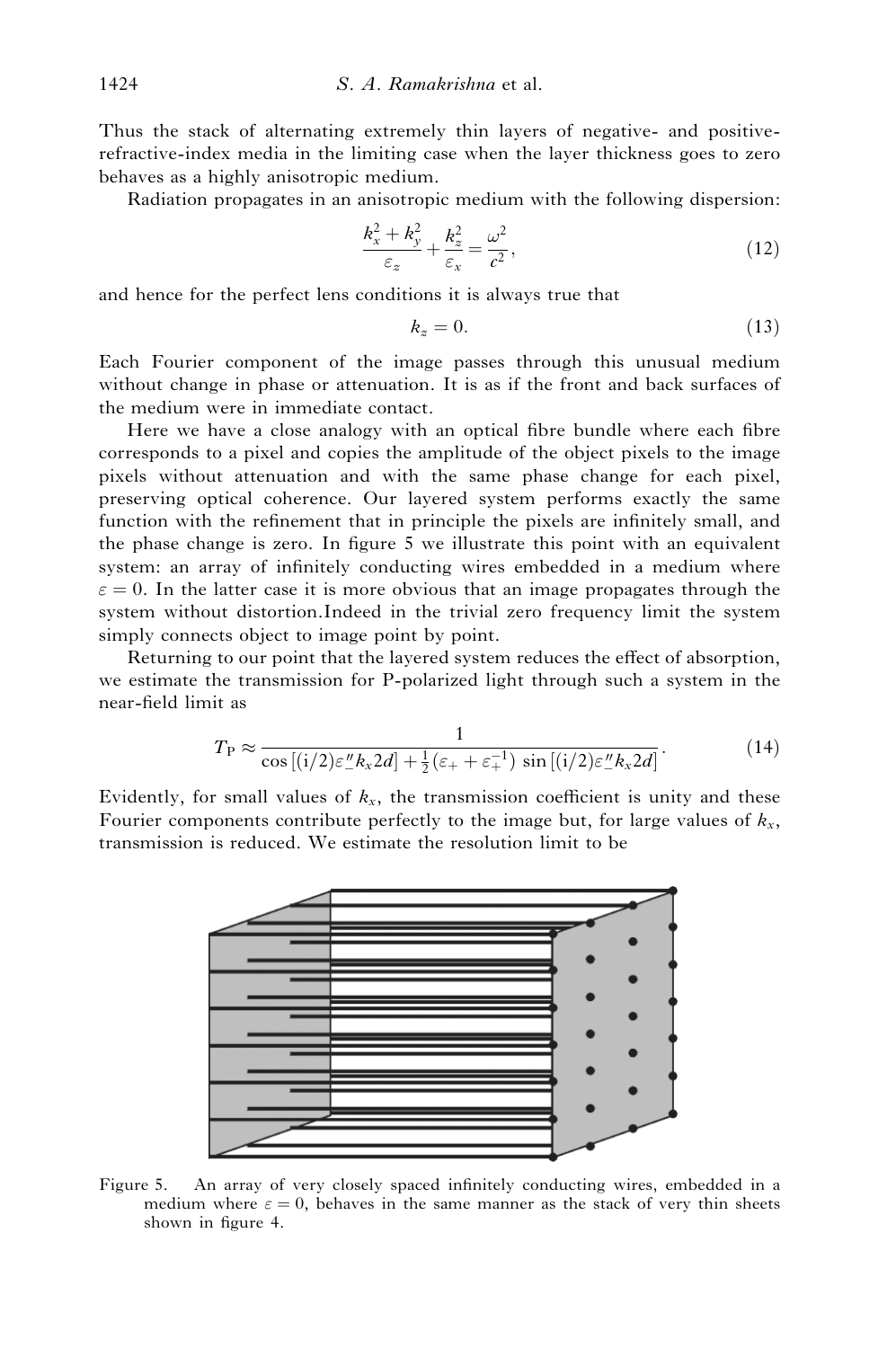Imaging the near field 1425

$$
\Delta \simeq \frac{2\pi}{k_{\text{max}}} = 2\pi \left(\frac{1}{2}\varepsilon'' \cdot 2d\right) = 2\pi \varepsilon'' \cdot d. \tag{15}
$$

Therefore the smallest detail resolved by the lens decreases linearly with decreasing absorption  $(\varepsilon_{\perp}^{\prime\prime})$ . In contrast the original single slab of lens had a much slower improvement in resolution, being inversely as  $\ln(\varepsilon_{-}^{\prime\prime})$ . Thus it appears to be the case that two lenses are better than one but many lenses are the best of all.

#### 3. Image simulations for a multilayer stack

In the previous section we gave some qualitative arguments as to the properties of metal-dielectric multilayer stacks and is clear that for P-polarized light in the quasistatic limit this structure would behave as a near-perfect 'fibre optic bundle'. In the electrostatic (magnetostatic) limit of large  $k_x \sim k_z \sim q_z$ , there is no effect of changing  $\mu(\varepsilon)$  for the P(S) polarization. The deviation from the quasistatic limit caused by the non-zero frequency of the electromagnetic wave would, however, not allow this decoupling. When the effects of retardation are included, a mismatch in the  $\varepsilon$  and  $\mu$  from the perfect-lens conditions would always limit the image resolution and also leads to large transmission resonances associated with the excitation of coupled surface modes that could introduce artefacts into the image [16]. For the negative dielectric (silver) lens, the magnetic permeability  $\mu = 1$ everywhere, and this is a large deviation from the perfect lens conditions. The dispersion of these coupled slab plasmon polaritons and their effects on the image transfer has been extensively studied in [13].

Essentially, for a single slab of negative dielectric material which satisfies the conditions for the existence of a surface plasmon on both the interfaces, the two surface plasmon states hybridize to give an antisymmetric and a symmetric state, whose frequencies are detuned away from that of a single uncoupled surface state. The transmission as a function of the transverse wave-vector remains reasonably close to unity up to the resonant wave-vector for the coupled plasmon state, after which it decays exponentially with larger wave-vectors. The secret for better image resolution is to obtain a flat transmission coefficient for as large a range of wavevectors as possible. This is possible by using a thinner slab in which case the transmission resonance corresponding to a coupled slab mode occurs at a much larger  $k_x$ . For the transfer of the image over useful distances, we would then have to resort to a layered system of very thin slabs of alternating positive and negative media.

Let us now consider a layered system consisting of thin slabs of silver (negative dielectric constant  $\varepsilon$ -) and any other positive dielectric medium ( $\varepsilon$ +). Since the dielectric constant of silver is dispersive<sup>†</sup>, we can choose the frequency  $\omega$  of the electromagnetic radiation so as to satisfy the perfect lens condition at the interfaces between the media  $(\varepsilon_-(\omega) = -\varepsilon_+(\omega))$ . We use the transfer matrix method [17] to compute the transmission through the layered medium as a function of the transverse wave-vector at a frequency at which the perfect lens condition is

 $\dagger$ An empirical form for the dielectric constant of silver in the visible region of the spectrum is  $\varepsilon_-(\omega) = 5.7 - 9.0^2(\hbar\omega)^{-2} + 0.4$  ( $\hbar\omega$  in electron volts). The imaginary part can be taken to be reasonably constant in this frequency range. We note, however, that the imaginary part of the effective dielectric constant can be higher for very thin slabs owing to enhanced effects of surface scattering of the electrons.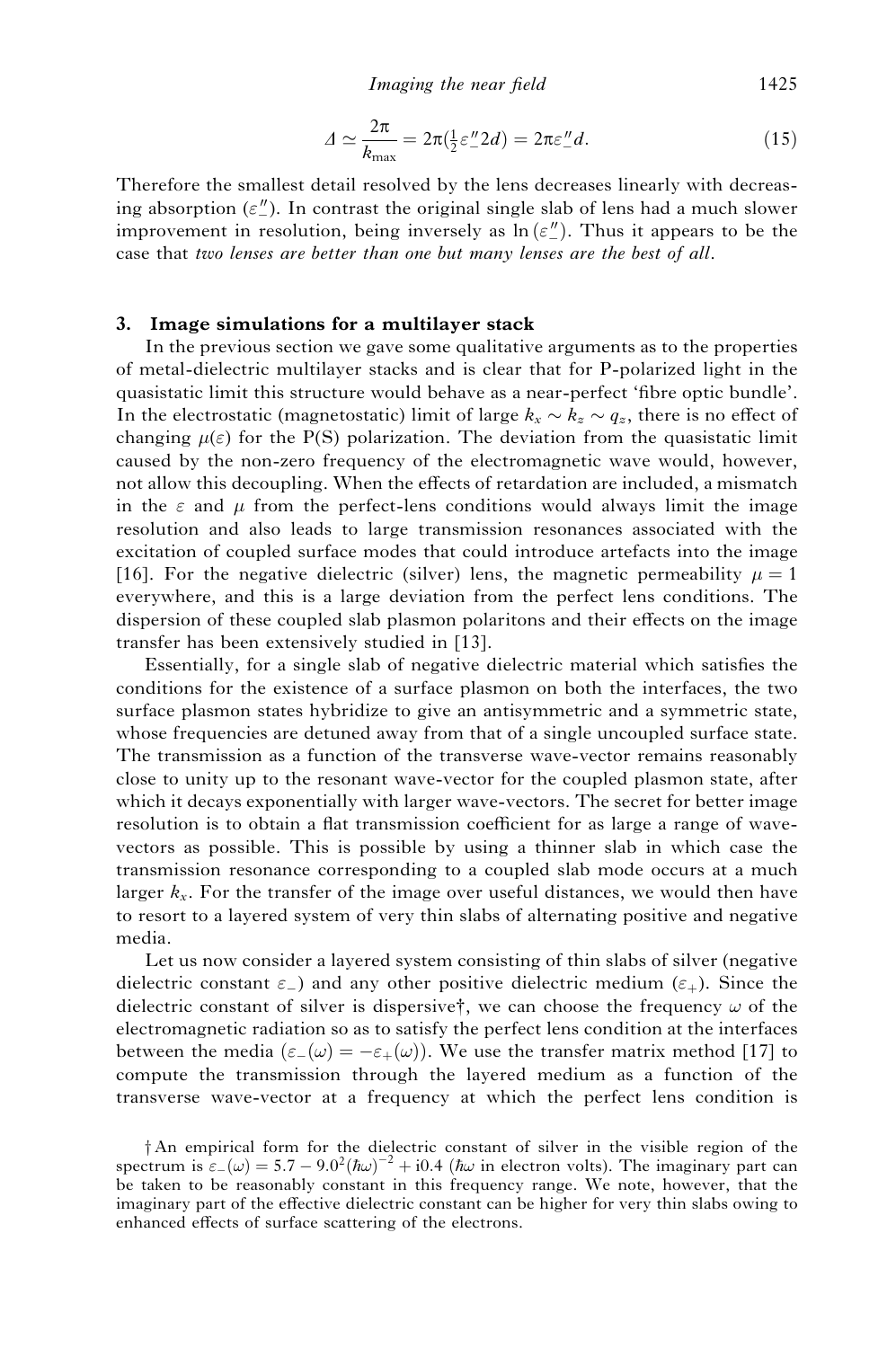satisfied. We shall denote by  $N$  the number of slabs with negative dielectric constant in the alternating structure, each period consisting of a negative and positive slab as shown in figure 4. Now the total length of the system is  $2d = N\delta$ , where  $\delta$  is the period of the multilayer stack (the negative and positive slabs being of equal thickness  $\delta/2$ ). Note that the total thicknesses of positive and negative dielectric media between the object plane to the image plane are also equal.

The transmission across the multilayer system is shown in figure 6, where the thicknesses of the individual slabs is kept constant, but the number of layers is



Figure 6. The transmission coefficient as a function of  $k_x$ , for the metal–dielectric multilayer stack.  $\varepsilon_+ = 1.0$ ,  $\varepsilon_-' = -\varepsilon_+$  and  $\delta = 20$  nm. The graphs on the left are for a hypothetical lossless medium and on the right for silver with  $\varepsilon'' = 0.4$ . The layer thickness is kept constant and the number of layers increased.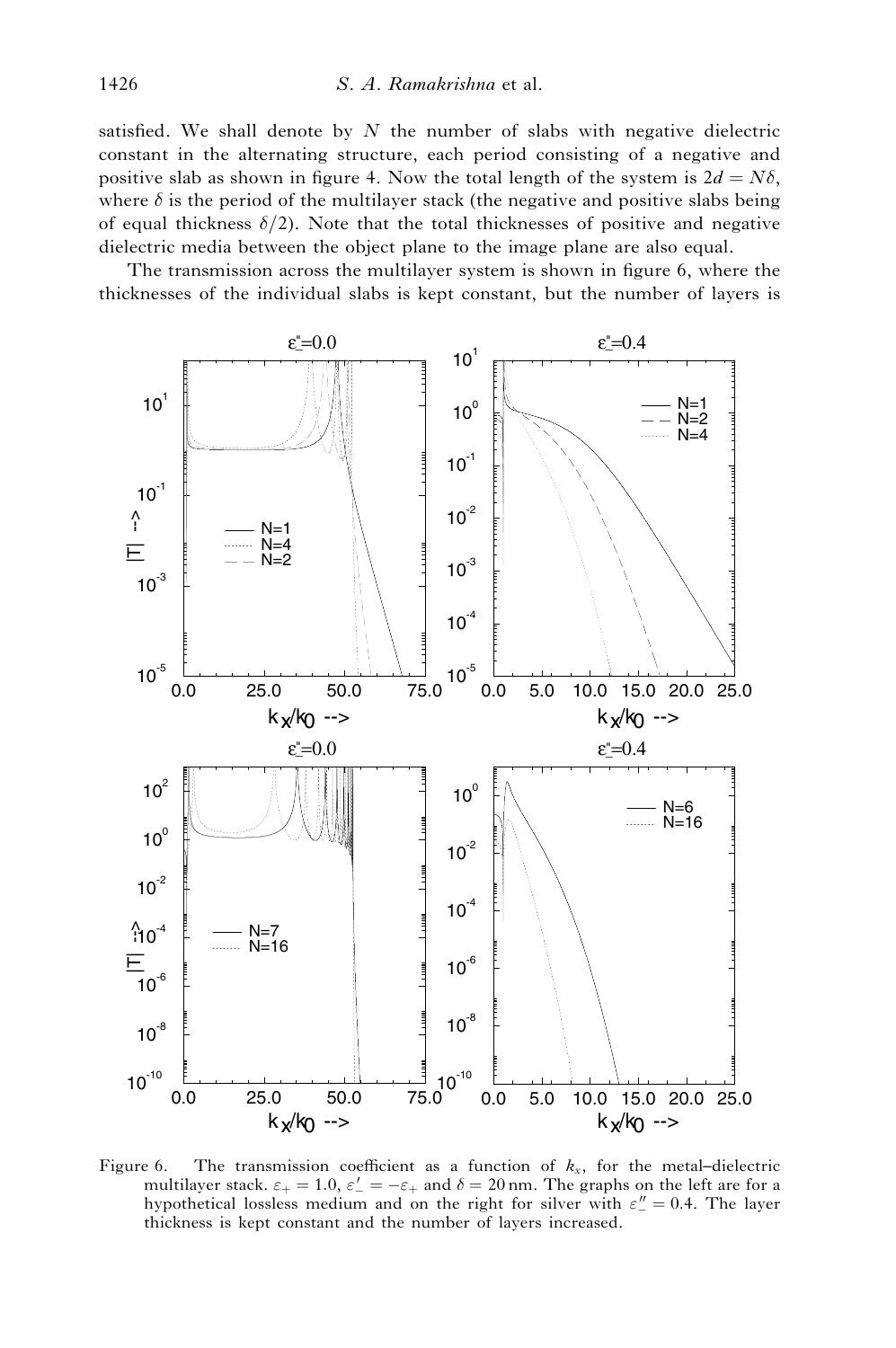increased, thereby increasing the total length of the system. We obtain divergences in the transmission at wave-vectors corresponding to the coupled plasmon resonances. The number of the resonances increases with increasing number of layers, corresponding to the number of surface modes at the interfaces. For the system with the (hypothetical) lossless negative media, one notes that, as we increase the number of layers, the transmission coefficient is almost constant and close to unity with increasing  $k_x$ , until it passes through the set of resonances and decays exponentially beyond. The range of  $k_x$  for which the transfer function is constant is independent of the total number of layers and depends only on the thickness of the individual layers, which sets the coupling strength for the plasmon states at the interfaces. In the presence of absorption in the negative medium, however, the decay is extremely fast for the system with larger  $N$  simply as a consequence of the larger amount of absorptive medium present. Also note that the absorption removes all the divergences in the transmission. As noted by us in earlier publications, the absorption is actually vital in this system to prevent the resonant divergences which would otherwise create artefacts that dominate the image.

Next we keep the total length of the stack fixed and change the number of layers. In the lossless case, the range of  $k_x$  for which there is effective amplification of the evanescent waves simply increases with reducing layer thickness as can be seen in figure 7. Of course, the number of transmission resonances which depend on the number of surface states increases with increasing number of layers. With absorptive material, however, the transmission decays faster with  $k_x$  for larger  $k_x$  in the case of the thicker slabs (10 nm) than in the case of the thinner slabs (5 nm). This reconfirms our analytical result that the effects of absorption would be less



Figure 7. The transmission coefficient for two layered stacks of equal total thicknesses  $2d = 80$  nm, but  $\delta/2 = 10$  nm  $(N = 4)$  and  $\delta/2 = 5$  nm  $(N = 8)$  in the two cases. The graph on the left is for a hypothetical lossless medium, and on the right for silver.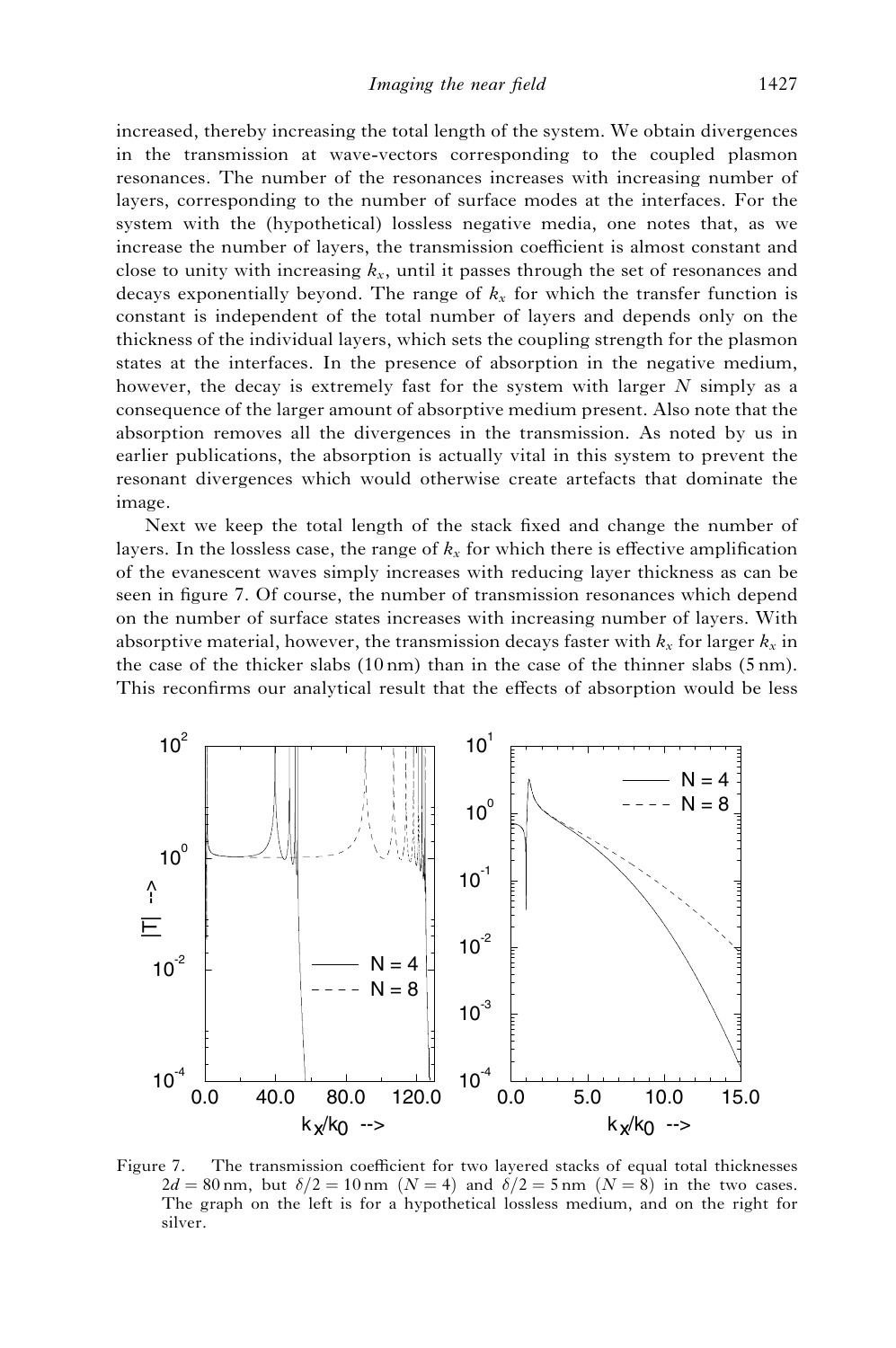deleterious for the image resolution in the case of thinner layers. Note that the total amounts of absorptive material in this case are the same in both the cases.

In any case, the absorption in the negative dielectric (metal) appears to set the ultimate limit on the image resolution in this case of the layered medium. We have noted earlier in [13] that the effects of absorption could be minimized by using a large dielectric constant, GaAs, say ( $\varepsilon_{+} = 12$ ), for the positive medium and tuning to the appropriate frequency where the perfect lens condition  $\varepsilon'_{-} = -\varepsilon_{+}$  is satisfied for the real part of the dielectric constant  $\varepsilon'_{-}$  of the metal. In the case of silver, the imaginary part of the permittivity or the absorption is reasonably constant (about 0.4) over the frequency range of interest. Hence, it is immediately seen that the fractional deviation from the perfect lens condition in the imaginary part is smaller when the real part of the permittivity is large and hence the amplification of the evanescent waves becomes more effective. Now we show the transmission obtained across a multilayer stack where  $\varepsilon_+ = 12$  and  $\varepsilon_- = -12 + i0.4$ , corresponding to alternating slabs of silver and GaAs, in figure 8. We must first note that the wavelengths of light at which the perfect lens condition for the permittivity of silver is satisfied are different in the two cases. Using the empirical formula for the dispersion of silver, we obtain  $\varepsilon' = -1$  at 356 nm and  $\varepsilon' = -12$  at 578 nm. In figure 8, for the lossless system, the transmission resonances appear to occur at higher values of  $k_x/k_0$  for the high-index system, but it must be realized that  $k_0 = 2\pi/\lambda$  is smaller in this case and the corresponding image resolution would actually be lower. However, when we compare the transmission with absorption included, the beneficial effects of using the larger value of the dielectric constant become obvious. The transmission coefficient indeed decays much more slowly with increasing  $k_x$  in this case. Also note that we have taken the source to be in air and the image to be formed inside the high-index dielectric medium.



Figure 8. The transmission coefficient for two layered stacks of equal total thicknesses  $2d = 100$  nm and  $\delta/2 = 10$  nm. The graph on the left is for a hypothetical lossless medium, and on the right for silver  $\epsilon_{-}^{"}=0.4$ . On the right the solid curve is for  $\epsilon' = -1$  and the broken curve for  $\epsilon' = -12$ .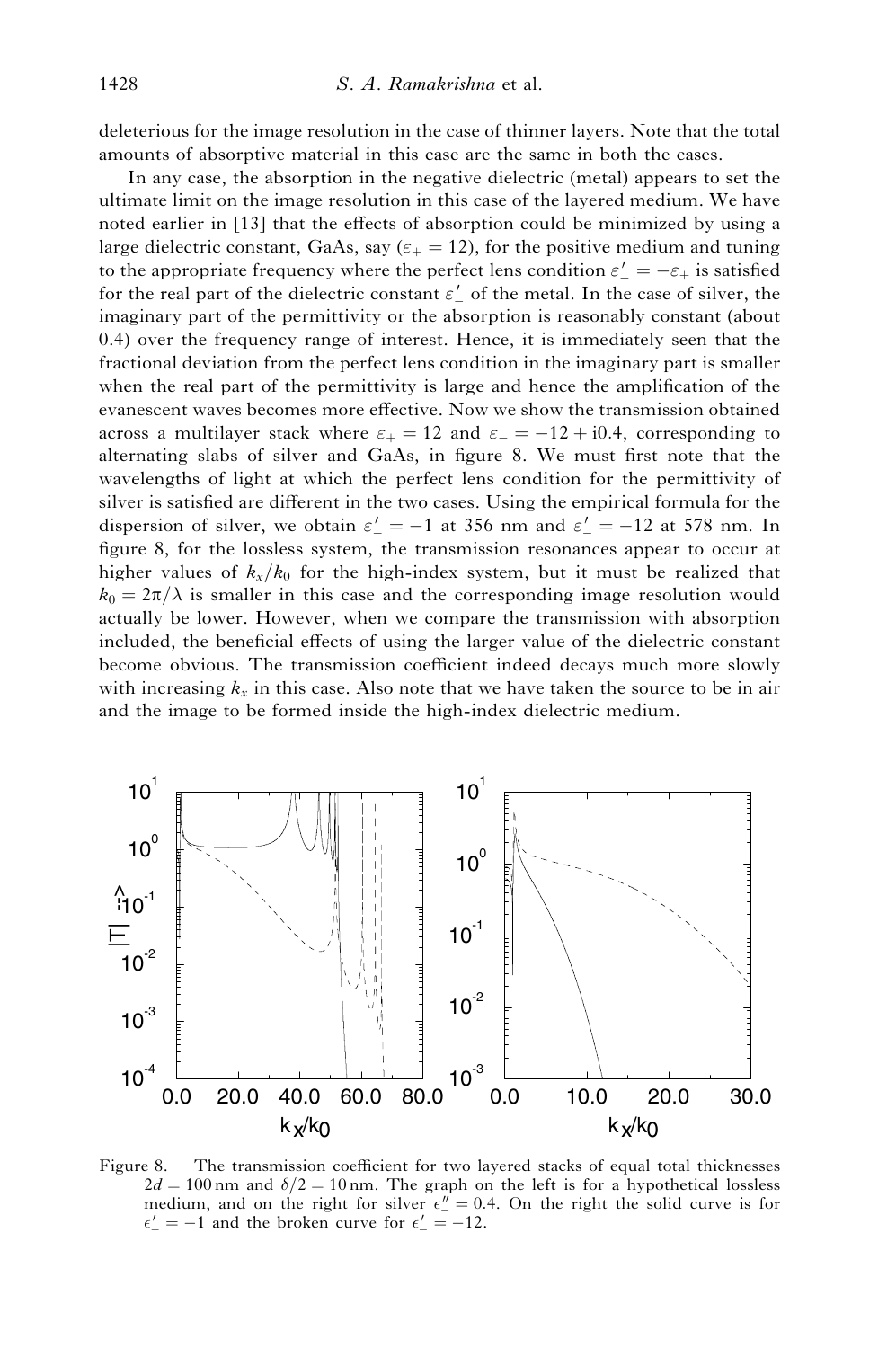Finally, we compare the images formed by a single-slab lens and a layered lens, silver being the lens material in both cases. Assuming invariance along the  $\gamma$  axis (line sources) for simplicity, if  $E<sub>s</sub>(k<sub>x</sub>)$  is the Fourier spectrum of the field distribution on the object plane and  $T_L(k_x)$  is the transmission function for transfer to the image plane, then the field distribution at the image plane is given by

$$
E_{i}(x) = \sum_{k_{x}} \exp\left(+\mathrm{i}k_{x}x\right) T_{L}(k_{x}) E_{s}(k_{x}). \tag{16}
$$

We show in figure 9 the images of two slits of 30 nm width and a peak-to-peak separation of 90 nm obtained by using a single slab of silver as the lens and a layered medium of alternating layers of silver and a positive dielectric medium as the lens. The total distance from the object plane to the image plane in both cases is  $2d = 80$  nm. The images of the slits in the case of the single-slab lens are just resolved, whereas the images of the slits are well separated and clearly resolved in the case of the layered lens. The enhancement in the image resolution for the layered lens is obvious from the figure. The bump seen in between the slits is an artefact arising because the transmission function is not exactly a constant for all wave-vectors.



Figure 9. The electromagnetic field intensity at the image plane for an object consisting of two slits of 30 nm width and a peak-to-peak separation of 90 nm obtained by using, firstly a single slab of silver of thickness 40 nm and, secondly a layered stack of alternating positive and negative dielectric layers of  $\delta/2 = 5$  nm layer thicknesses and where the number of layers is  $N = 8$ . The object plane to image plane distance is  $2d = 80$  nm in both the cases.